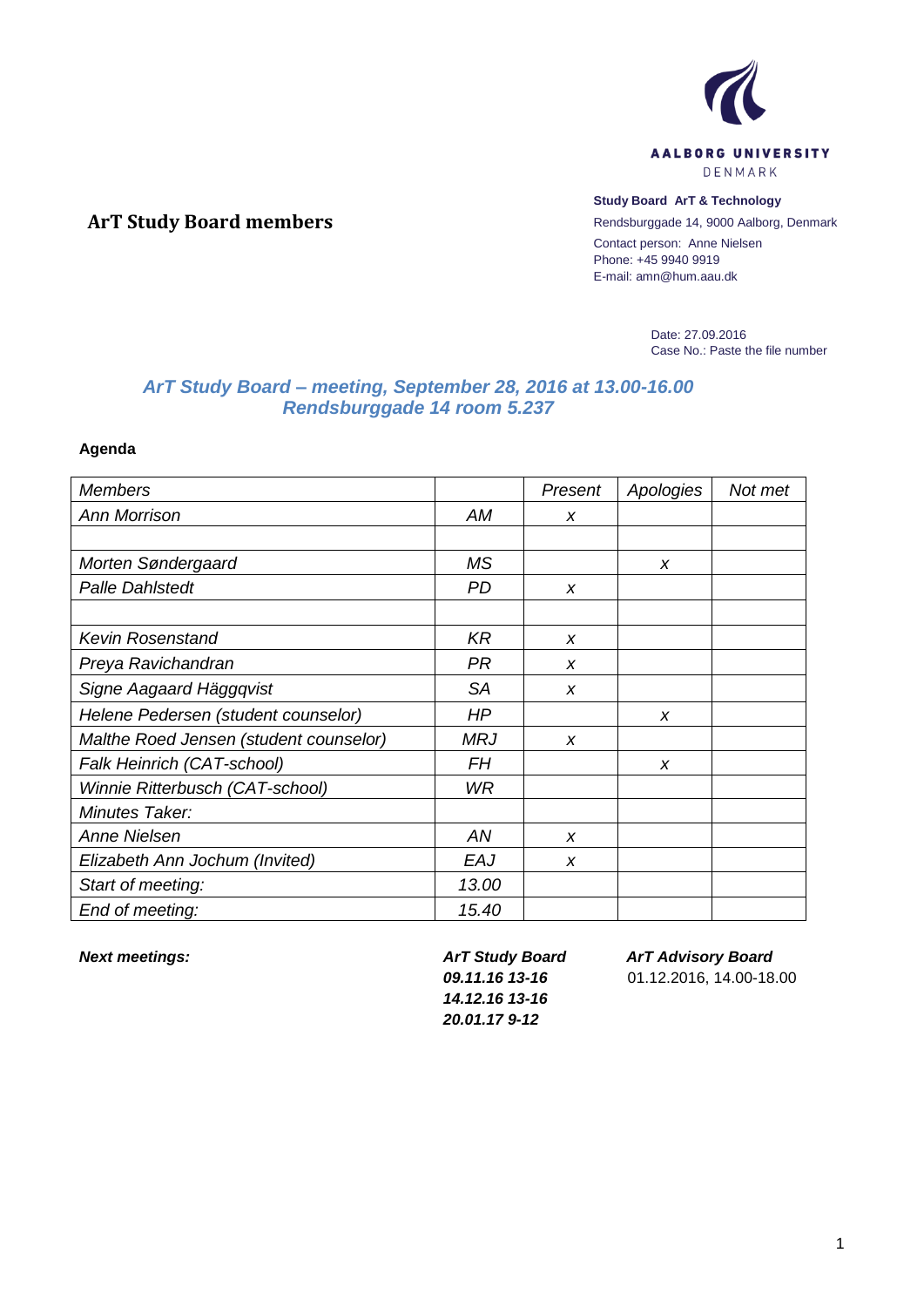

| Items: | Subject:                                                                                                                                                                                                                                                                                                                                                                                                                                                                                                                                              |
|--------|-------------------------------------------------------------------------------------------------------------------------------------------------------------------------------------------------------------------------------------------------------------------------------------------------------------------------------------------------------------------------------------------------------------------------------------------------------------------------------------------------------------------------------------------------------|
| 1.     | Approval of Agenda 28.09.2016                                                                                                                                                                                                                                                                                                                                                                                                                                                                                                                         |
|        | Approved                                                                                                                                                                                                                                                                                                                                                                                                                                                                                                                                              |
| 2.     | Approval of Minutes 22.06.2016 and 18.08.2016 (Attached)                                                                                                                                                                                                                                                                                                                                                                                                                                                                                              |
|        | Both approved                                                                                                                                                                                                                                                                                                                                                                                                                                                                                                                                         |
| 3.     | News:                                                                                                                                                                                                                                                                                                                                                                                                                                                                                                                                                 |
|        | <b>Head of Study (PD)</b>                                                                                                                                                                                                                                                                                                                                                                                                                                                                                                                             |
|        | New member (VIP)<br>Semester Guides ArT1, ArT3, ArT5 (attached)<br>Study environment - Comment to report<br>STÅ 2017 - budget                                                                                                                                                                                                                                                                                                                                                                                                                         |
|        | New member                                                                                                                                                                                                                                                                                                                                                                                                                                                                                                                                            |
|        | EAJ is proposed to the Department - awaits approval from the Dean.                                                                                                                                                                                                                                                                                                                                                                                                                                                                                    |
|        | <b>Semester Guides</b>                                                                                                                                                                                                                                                                                                                                                                                                                                                                                                                                |
|        | Was formally approved by an e-mail round and finally approved by PD.                                                                                                                                                                                                                                                                                                                                                                                                                                                                                  |
|        | Study environment                                                                                                                                                                                                                                                                                                                                                                                                                                                                                                                                     |
|        | The survey was only answered by 7 students, which make the results somewhat less reliable. Still,<br>those who answered seem to be quite satisfied with the environment at the program, with the supervi-<br>sion and the teaching. There are comments from students about that the ArT are separated from other<br>programs because it is a small study and that it has a large share of foreign students. They wish that<br>students could and should be more integrated with students from other programs, which is something<br>we could work on. |
|        | Also, there are some comments about how project groups are formed, and how that affects the com-<br>munity feeling of the study, which we could learn from.                                                                                                                                                                                                                                                                                                                                                                                           |
|        | Another thing which is expressed in the survey is that we the student counseling may need to be im-<br>proved, both with regards to contents and to information about their services.                                                                                                                                                                                                                                                                                                                                                                 |
|        | Also, there are some good suggestions for improvement of the physical study environment here at the<br>Create building, which I think the Faculty should take into consideration:                                                                                                                                                                                                                                                                                                                                                                     |
|        | The canteens should be open until late, or there should be a larger selection in the vending ma-<br>-                                                                                                                                                                                                                                                                                                                                                                                                                                                 |
|        | chine.<br>High tables for working while standing up like the professors have.<br>-                                                                                                                                                                                                                                                                                                                                                                                                                                                                    |
|        | Indirect lighting.<br>-<br>Reading area with comfortable chairs and raised surfaces for appropriate eyelevel for reading. -<br>-<br>More bicycle parking in the Create building"                                                                                                                                                                                                                                                                                                                                                                      |
|        | Student counsellors – has improved as they now are RUS coordinator as well and the new students<br>will know them from the first day.                                                                                                                                                                                                                                                                                                                                                                                                                 |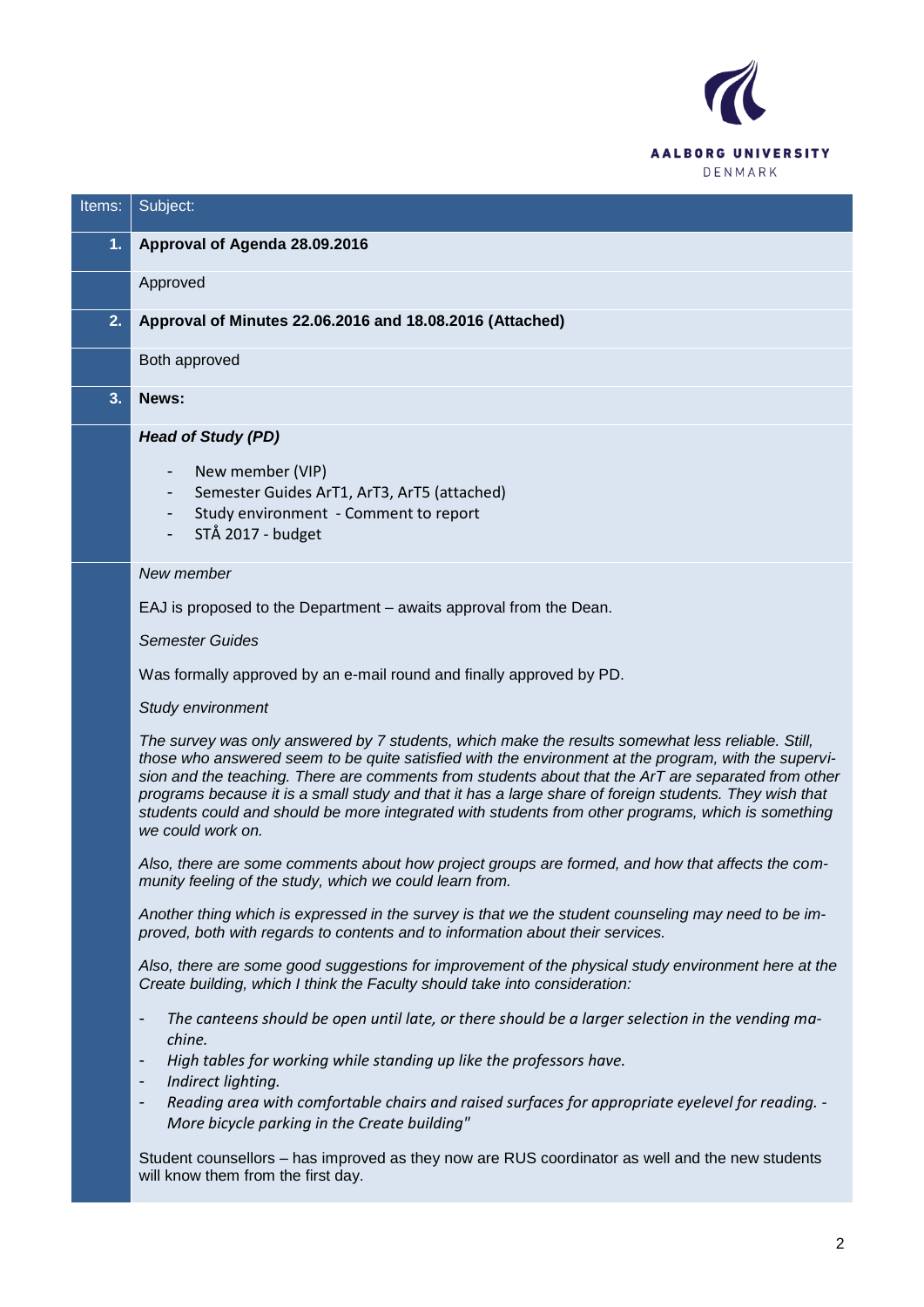

## *STÅ 2017 – budget*

Short orientation about the meeting at 11 am.

## *Students (SAH/RBK)*

New member (STUD)

#### *New member (STUD)*

SA and PR will suggest one to AN. Apparently HP is the next on the list from the election in December 2015. She is now an ordinary member.

### *Students Supervisors (MRJ/RBK)*

RUS  $2016 -$  how was it?

*RUS 2016 – how was it?*

24 students attended in the RUS-trip.

There has been different events during the RUS period with a different number of participants. The social life seems OK at 1<sup>st</sup> semester.

## *CAT-School (FH/WRB)*

- "CAT om organisering" final report
- ArT Advisory Board next meeting December 1, 2016

## "*CAT om organisering" – final report*

The progress is postponed until spring 2017. Awaits the accreditation of "Kommunikation og Digitale Medier".

Coming merge with CAT-School and Psychology and Music Therapy in one school under Communication.

*ArT Advisory Board – next meeting December 1, 2016*

The meeting is scheduled – Meeting –  $5<sup>th</sup>$  semester performance – dinner. PD will have a talk to FH about the program and budget.

## **4.** *Semester Evaluation Report – Spring 2016*

## **ArT4 - AM**

All students were quite stressed about the work with Stigsborg Brygge. AM will in the future not do a work like that again (competition).

The work was good for some group and bad for others.

Suggest that in the future you go back to the old way – with exhibition – and not doing prototypes in full size scale.

Better to be close to your project than letting other people get the responsibility of collecting and exhibiting the project. Has to be your own responsibility.